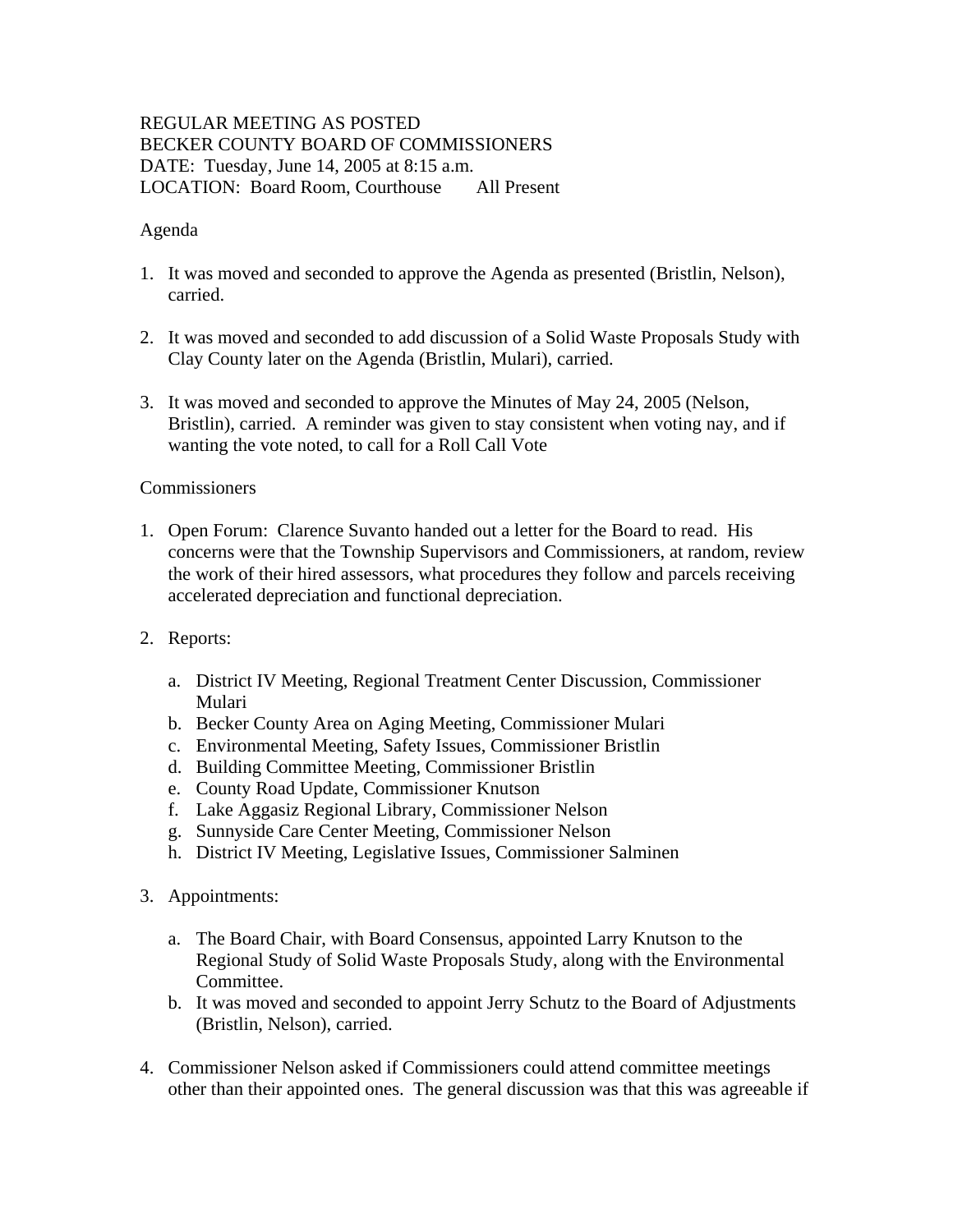it could be communicated to the Commissioner assigned to the committee. No per diem would be provided for the meeting attendance.

Finance Committee Minutes

- 1. It was moved and seconded to approve the Claims with qualifications (Mulari, Nelson), carried.
- 2. It was moved and seconded to approve the following Capital Purchases as requested by the IT Department:
	- a. Portable Projector, for meeting use at the estimated cost of \$1,545; a Colored Printer for the Sheriff's Office at the estimated cost of \$900; and a Back-up Drive for the AS400 at the estimated cost of \$3,400 (Nelson, Bristlin), carried.
- 3. Property Tax System. This will be discussed again at the next Finance Committee.
- 4. The Cash Comparison & Investment Summary for April was discussed.
- 5. Human Services will be on the Agenda later.
- 6. The Feasibility Study for the best location for parking needs was discussed. The building committee has recommended the study at the estimated cost of \$13,900. It was moved and seconded to approve this request (Bristlin, Mulari), but it was moved and seconded to table this action for discussion later on the Agenda (Nelson, Bristlin), carried.
- 7. The Preliminary Budget was discussed and will be brought back later on the afternoon agenda.

Board of Equalization

- 1. The County Board of Commissioners and the County Auditor were sworn in to support the Constitution of the United States of America and the State of Minnesota in constituting the County Board of Appeal and Equalization of Becker County for the year of 2005. Keith Brekken, County Auditor, will take the minutes of the Board of Equalization.
- 2. Board of Equalization was closed at 11:45 a.m. and will re-convene on Tuesday June 21, 2005 at 8:30 a.m.

## Human Services

1. It was moved and seconded to approve the Agenda as presented (Mulari, Knutson), carried.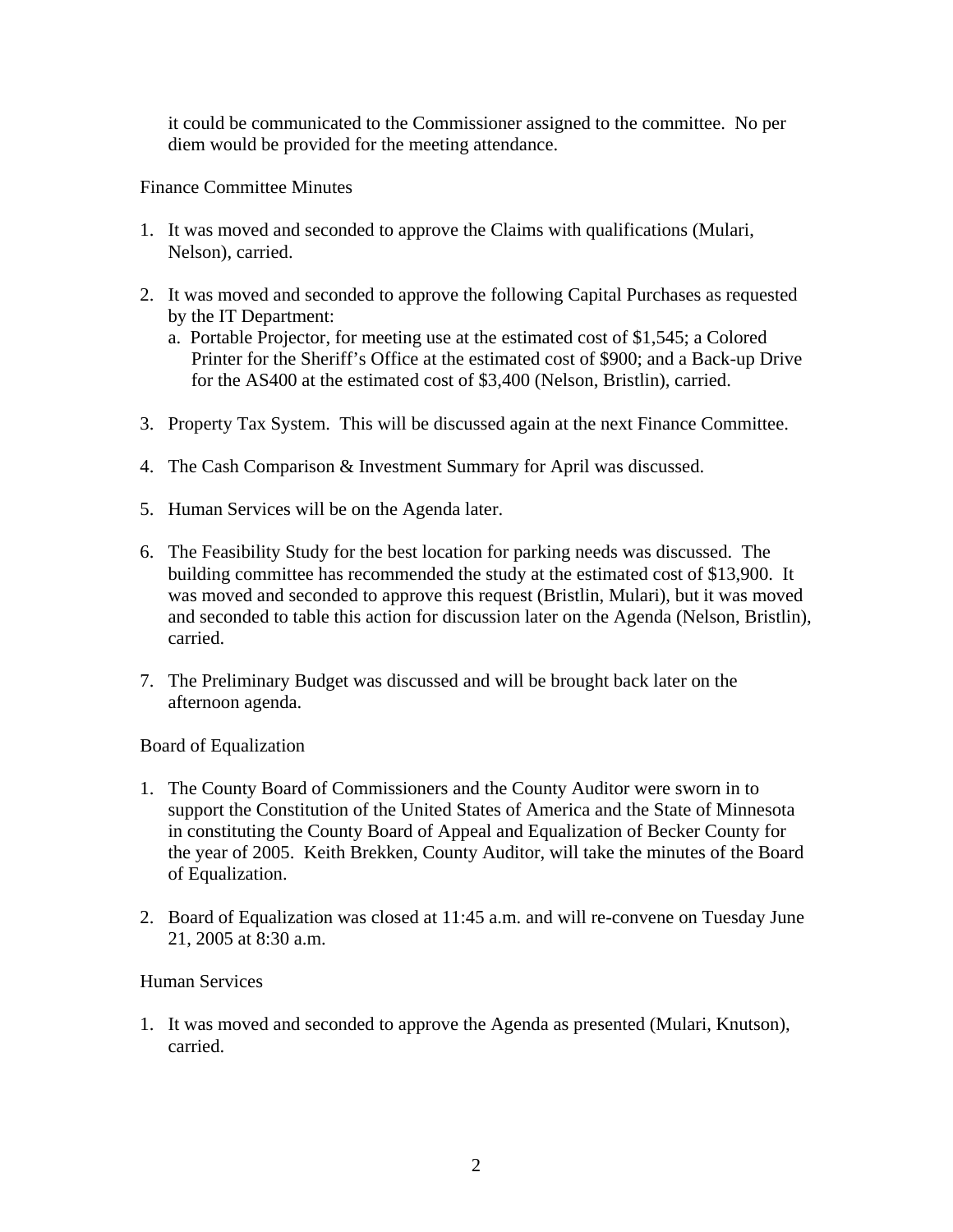- 2. It was moved and seconded to accept the Family Services, Adult Services and Probation Placement Reports (Bristlin, Knutson), carried.
- 3. It was moved and seconded to approve the Human Services Claims (Mulari, Nelson), carried.

Community Health Services

- 4. It was moved and seconded to approve the Frazee School Nursing Contract to continue providing school nursing services to Frazee (Mulari, Bristlin), carried.
- 5. It was moved and seconded to approve the Community Health Claims (Mulari, Nelson), carried.

**Transit** 

- 6. An update was given on the Transit Building to be built on the Fair Grounds.
- 7. It was moved and seconded to approve the Transit Claims (Mulari, Bristlin), carried.
- 8. It was moved and seconded to pass Resolution No. 05-05-1B, approving to hire a permanent full-time Transit Supervisor due to a retirement (Knutson, Bristlin), carried.

Planning & Zoning

1. It was moved and seconded to pass Resolution No. PZ 06-05-1A, concurring with the EAW Review Committee recommendation to make a Negative Declaration for an EIS on Agassiz Ridge Residential Development, Little Cormorant Lake, Audubon Twp. (Bristlin, Knutson), carried.

Sunnyside Care Center Update

Ron Donacik, Administrator, Sunnyside Care Center, presented a report on projects that have been completed at Sunnyside and gave an update on current happenings.

Finance Committee Minutes

- 1. The Feasibility Study was discussed earlier today and the action taken was tabled. It was moved and seconded to remove this item from the table (Mulari, Nelson), carried. This item can now be voted on. This was a motion moved and seconded to approve the Feasibility Study be done to determine the best location for our parking needs at the cost of \$13,900 (Bristlin, Mulari), carried.
- 2. Preliminary Budget. It was moved and seconded to continue using a needs based budget, and accepting the Budget Calendar for Preparation and Adoption of the 2006 Budget and 2007 Preliminary Budget (Bristlin, Knutson), carried.